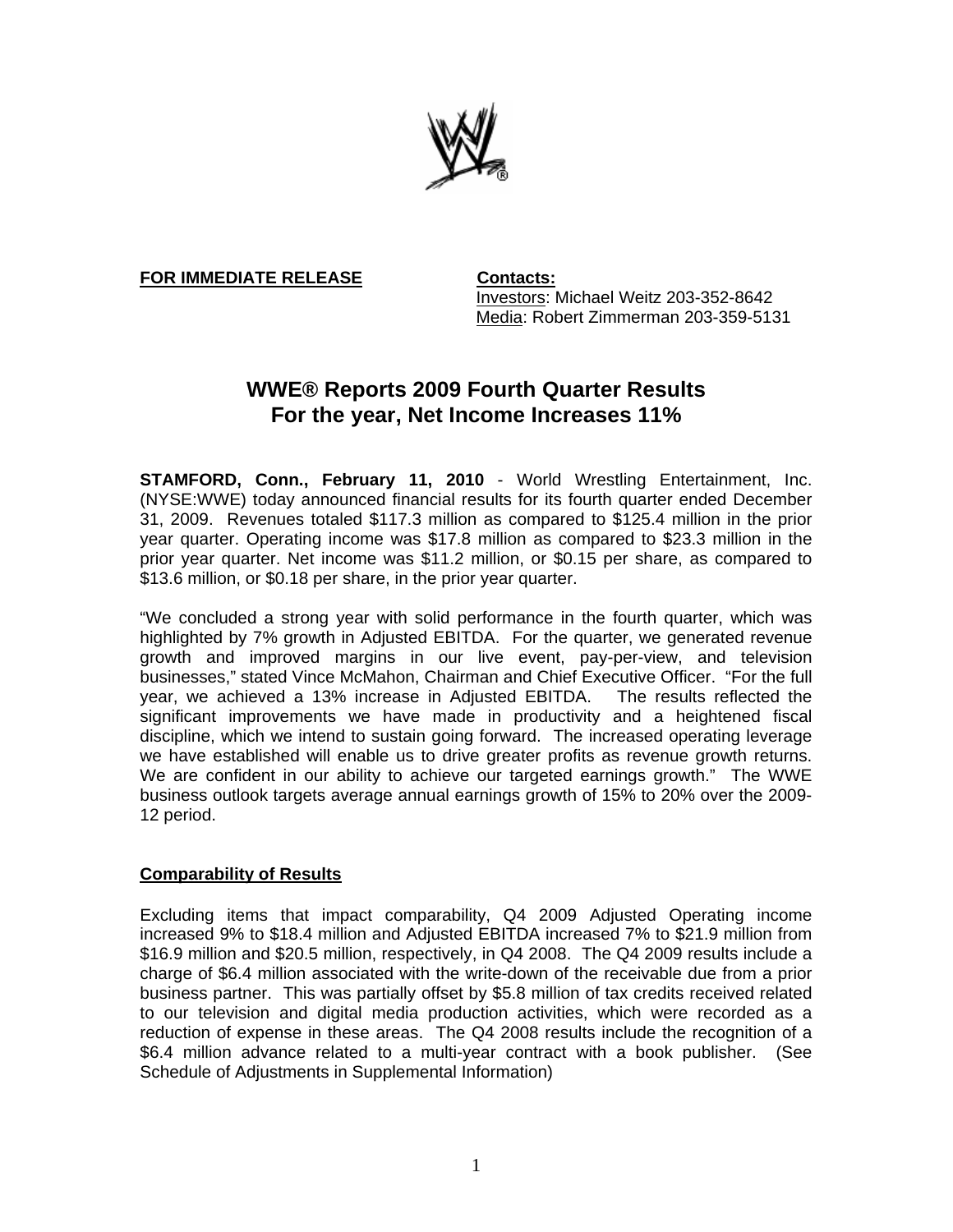#### **Results by Business Segment**

The following charts reflect net revenues by segment and by geographical region for the three months ended December 31, 2009 and December 31, 2008. (Dollars in millions)

Revenues from outside North America increased 17% led by our Live and Televised Entertainment segment, and in part, by an approximate \$2.5 million favorable change in foreign exchange rates.

|                                  | <b>Net Revenues by Segment</b> |         |  |
|----------------------------------|--------------------------------|---------|--|
|                                  | <b>Three Months Ended</b>      |         |  |
|                                  | December 31,<br>December 31,   |         |  |
|                                  | 2009                           | 2008    |  |
| Live and Televised Entertainment | \$83.8                         | \$76.2  |  |
|                                  | 22.7                           | 33.3    |  |
|                                  | 10.6                           | 10.9    |  |
|                                  | 0.2                            | 5.0     |  |
| Total                            | \$117.3                        | \$125.4 |  |

#### **Net Revenues by Region**

|                                     | <b>Three Months Ended</b> |              |  |
|-------------------------------------|---------------------------|--------------|--|
|                                     | December 31,              | December 31, |  |
|                                     | 2009                      | 2008         |  |
|                                     | \$79.5                    | \$93.0       |  |
| Europe, Middle East & Africa (EMEA) | 26.7                      | 24.8         |  |
|                                     | 7.0                       | 5.8          |  |
|                                     | 4.1                       | 1.8          |  |
| Total                               | \$117.3                   | \$125.4      |  |

#### **Live and Televised Entertainment**

Revenues from our Live and Televised Entertainment businesses were \$83.8 million for the current quarter as compared to \$76.2 million in the prior year quarter, representing a 10% increase.

- **Live Event revenues** were \$29.2 million as compared to \$25.5 million in the prior year quarter. Revenues increased 15%, attributable to an increase in the number of domestic events as compared to the prior year quarter as well as favorable changes in foreign exchange rates.
	- There were 83 events, including 26 international events, during the current quarter as compared to 73 events, including 26 international events, in the prior year quarter.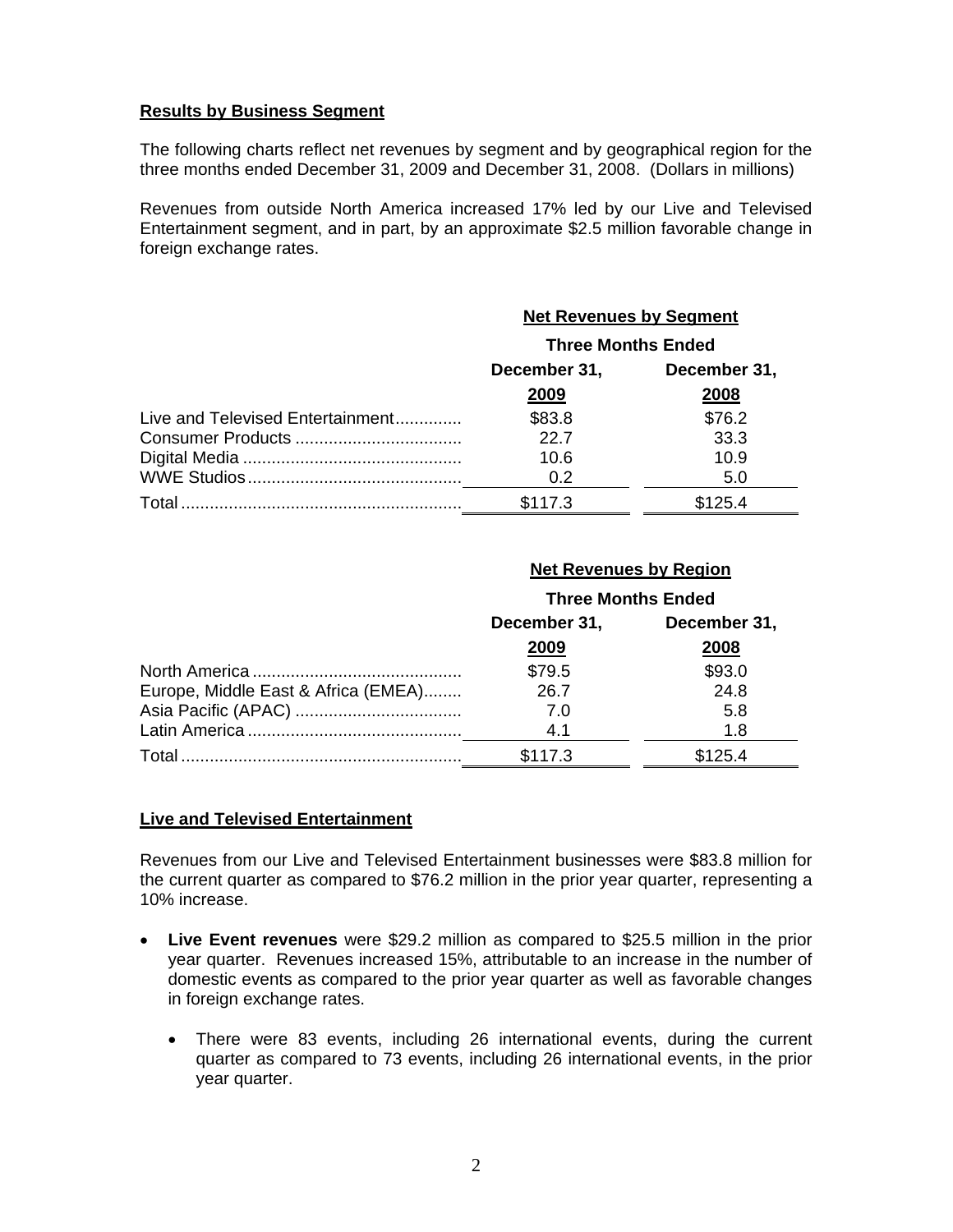- North American events generated \$13.7 million of revenues from 57 events as compared to \$12.4 million from 47 events in the prior year quarter. North American average attendance decreased 4% to approximately 6,600 from 6,900 in the prior year quarter. The average ticket price for North American events was \$35.48 in the current quarter as compared to \$38.18 in the prior year quarter.
- International events generated approximately \$15.5 million of revenues as compared to \$13.1 million in the prior year quarter, reflecting a 2% increase in average attendance to approximately 8,500 fans.
- **Pay-Per-View revenues** were \$16.3 million as compared to \$15.9 million in the prior year quarter reflecting a slight increase in total pay-per-view buys.

The details for the number of buys (in 000s) are as follows:

| Events (in chronological order)    | Three Months Ended<br>December 31, 2009 | <b>Three Months Ended</b><br>December 31, 2008 |
|------------------------------------|-----------------------------------------|------------------------------------------------|
| Hell in a Cell ™ / No Mercy ®      | 283                                     | 261                                            |
| Bragging Rights ™ / Cyber Sunday ® | 181                                     | 153                                            |
|                                    | 235                                     | 319                                            |
| WWE TLC ™ / Armageddon ®           | 228                                     | 193                                            |
|                                    | 90                                      | 86                                             |
| Total                              | 1.017                                   | 012                                            |

- **Venue Merchandise revenues** were \$4.6 million as compared to \$3.5 million in the prior year quarter, as increases in the number of events and total attendance more than offset a slight decline in domestic per capita merchandise sales to \$8.95 in the current quarter from \$9.06 in the prior year quarter.
- **Television Rights Fees revenues** were \$30.4 million as compared to \$27.6 million in the prior year quarter. This increase was primarily due to license fees received from our new *WWE Superstars* television show and contractual increases from our existing programs.
- **WWE Classics On Demand™ revenues** were \$1.1 million as compared to \$1.6 million in the prior year quarter, primarily due to a decline in international distribution.

## **Consumer Products**

Revenues from our Consumer Products businesses were \$22.7 million versus \$33.3 million in the prior year quarter, representing a 32% decrease, as the prior year quarter included the recognition of a \$6.4 million advance relating to a multi-year contract with a book publisher. Excluding the impact of the book advance, Consumer Products revenues declined 16% primarily due to discounting in our Home Video business.

• **Home Video net revenues** were \$10.4 million as compared to \$15.0 million in the prior year quarter. The decrease reflects a 14% decline in effective DVD pricing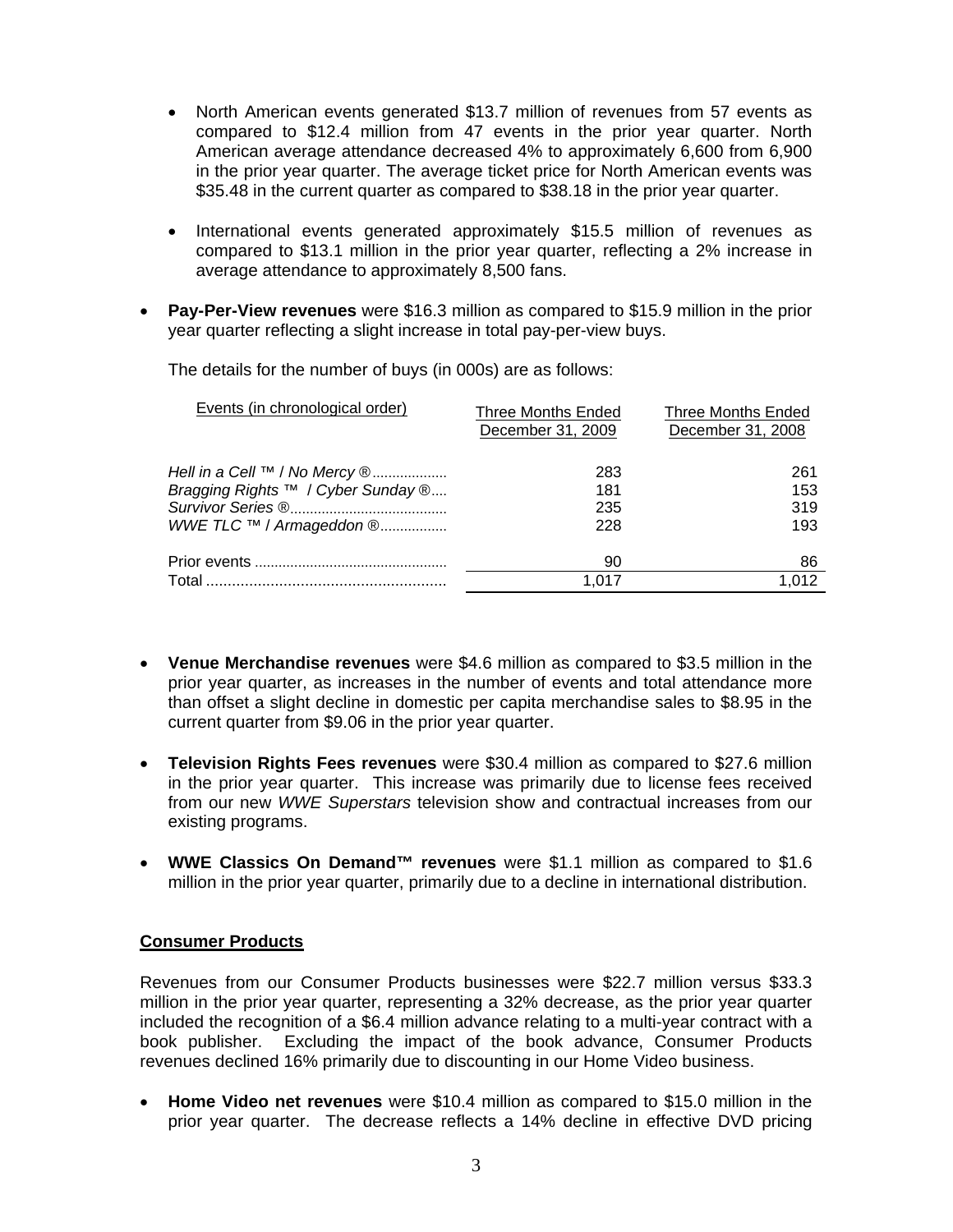partially offset by a 6% increase in DVD shipments to 940,000 units from the prior year quarter.

- **Licensing revenues** were \$8.0 million as compared to \$14.7 million in the prior year quarter. The decrease primarily reflects the recognition of a \$6.4 million advance related to a multi-year contract with a book publisher in the prior year quarter.
- **Magazine publishing net revenues** were \$3.6 million as compared to \$3.5 million in the prior year quarter as an increase in the number of issues circulated was offset by lower sell-through rates.

## **Digital Media**

Revenues from our Digital Media related businesses were \$10.6 million as compared to \$10.9 million in the prior year quarter, representing a 3% decrease.

- **WWE.com revenues** were \$3.9 million as compared to \$3.8 million in the prior year quarter.
- **WWEShop revenues** were \$6.7 million as compared to \$7.1 million in the prior year quarter. The number of orders increased by 3% to approximately 123,000 which was more than offset by an 8% decline in the average revenue per order to \$53.43 as compared to the prior year quarter.

## **WWE Studios**

During the current quarter, we recorded revenue of \$0.2 million related to previously released films as compared to \$5.0 million in the prior year quarter. During the first quarter of 2009, we released our fourth feature film, *12 Rounds*, as well as a Direct-to-DVD film, *Behind Enemy Lines: Colombia*. In the current quarter, we released a Directto-DVD film, *The Marine 2*. *12 Rounds* generated approximately \$12.2 million in gross domestic box office receipts and was released on DVD on June 30, 2009. We participate in revenues generated by the distribution of these films after the print, advertising and distribution costs incurred by our distributors have been recouped and the results have been reported to us. Accordingly, we have not recorded revenues for *12 Rounds* or *The Marine 2*.

#### **Profit Contribution (Net revenues less cost of revenues)**

Profit contribution was \$53.7 million in the current quarter as compared to \$56.3 million in the prior year quarter. Excluding items that impact comparability (described above), Adjusted profit contribution was essentially flat. The gross profit margin increased to 46% as compared to 45% in the prior year quarter, reflecting efficiencies in our Live and Televised Entertainment segment. These efficiencies were led by sustained cost reductions in marketing, TV production and tax credits associated with our television and digital media production. Improved margins were partially offset by an overall decline in the Consumer Products segment profit contribution, primarily due to decreases in our Licensing and Home Video businesses.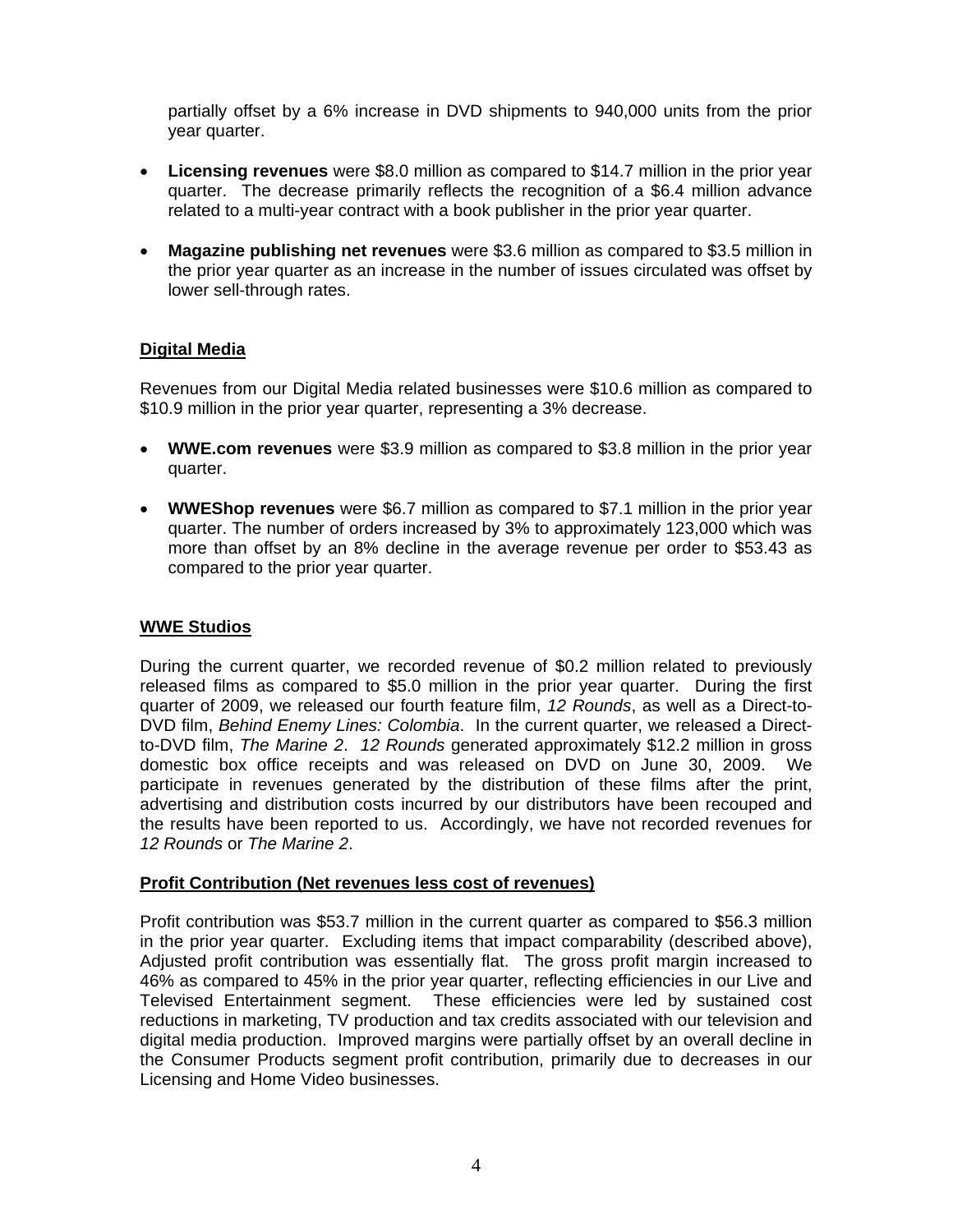#### **Selling, general and administrative expenses**

SG&A expenses were \$32.4 million for the current quarter as compared to \$29.4 million in the prior year quarter, reflecting a \$2.1 million increase in accrued management incentive compensation and \$6.4 million of bad debt reserves primarily associated with the write-down of the receivable due from a prior business partner. These factors offset cost savings including the recognition of \$2.2 million in tax credits associated with our television and digital media production. Excluding items that impact comparability (described above), Adjusted SG&A expenses declined 4% to \$28.2 million as compared to the prior year quarter.

## **EBITDA**

EBITDA was approximately \$21.3 million in the current quarter as compared to \$26.8 million in the prior year quarter. Excluding items that impact comparability (described above), Adjusted EBITDA increased 7% to \$21.9 million.

#### **Investment and Other Income (Expense)**

The decline in investment income of \$0.8 million in the current quarter reflects lower interest rates. Other expense of \$0.7 million, as compared to other expense of \$2.7 million in the prior year quarter, reflected changes in realized foreign exchange gains and losses and the revaluation of warrants held in certain licensees.

## **Effective tax rate**

In the current quarter, the effective tax rate was 36% as compared to 38% in the prior year quarter.

## **Summary Results for the Twelve Months Ended**

Total revenues through the year ended December 31, 2009 were \$475.2 million as compared to \$526.5 million in the prior year. Operating income for the current year was \$77.1 million versus \$70.3 million in the prior year. Net income was \$50.3 million, or \$0.68 per share, as compared to \$45.4 million, or \$0.62 per share, in the prior year. EBITDA was \$91.6 million for the current year as compared to \$83.4 million in the prior year. Current year expenses included the benefit of \$8.3 million in tax credits associated with our television and digital media production, an increase of \$7.4 million in bad debt expense related to a prior business partner and a \$2.2 million restructuring charge associated with a 10% reduction in staff. As previously disclosed, the prior year results included the recognition of a \$6.4 million advance related to a multi-year contract with a book publisher, an expense of \$3.5 million associated with our *McMahon's Million Dollar Mania* brand awareness campaign and a \$1.9 million charge for our film *See No Evil*. Excluding these items, Adjusted EBITDA was \$92.9 million for the current year as compared to \$82.4 million in the prior year. (See Schedule of Adjustments in Supplemental Information)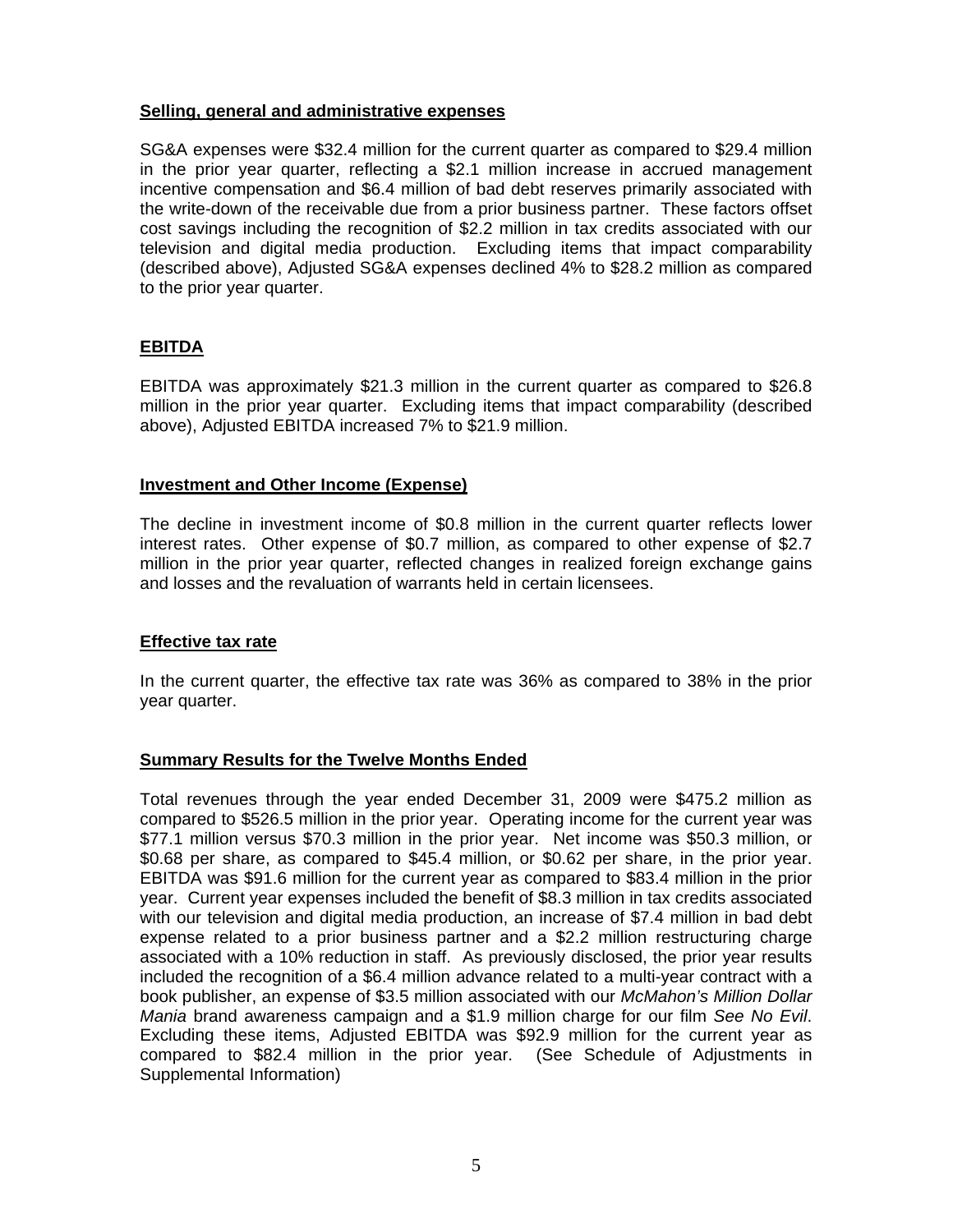The following charts reflect net revenues by segment and by geographical region for the year ended December 31, 2009 and December 31, 2008. (Dollars in millions)

Revenues from outside North America decreased 6% primarily due to the impact of foreign exchange.

|                                  | <b>Net Revenues by Segment</b><br><b>Twelve Months Ended</b> |         |  |
|----------------------------------|--------------------------------------------------------------|---------|--|
|                                  |                                                              |         |  |
|                                  | December 31,<br>December 31,                                 |         |  |
|                                  | 2009                                                         | 2008    |  |
| Live and Televised Entertainment | \$335.0                                                      | \$331.5 |  |
|                                  | 99.7                                                         | 135.7   |  |
|                                  | 32.8                                                         | 34.8    |  |
|                                  | 7.7                                                          | 24.5    |  |
|                                  | \$475.2                                                      | \$526.5 |  |

## **Net Revenues by Region**

|                                     | <b>Twelve Months Ended</b> |              |  |
|-------------------------------------|----------------------------|--------------|--|
|                                     | December 31,               | December 31, |  |
|                                     | 2009                       | 2008         |  |
|                                     | \$348.1                    | \$391.3      |  |
| Europe, Middle East & Africa (EMEA) | 82.5                       | 94.3         |  |
|                                     | 32.1                       | 34.4         |  |
|                                     | 12.5                       | 6.5          |  |
|                                     | \$475.2                    | \$526.5      |  |

#### **Live and Televised Entertainment**

Revenues from our Live and Televised Entertainment businesses were \$335.0 million for the current year as compared to \$331.5 million in the prior year, an increase of 1%.

|                        | December 31,<br>2009 | December 31,<br>2008 |
|------------------------|----------------------|----------------------|
|                        | \$108.8              | \$105.7              |
|                        | \$80.0               | \$91.4               |
| Venue Merchandise      | \$19.8               | \$18.5               |
|                        | \$111.9              | \$100.7              |
| Television Advertising | \$7.7                | \$7.4                |
| WWE Classics On Demand | \$5.4                | \$6.3                |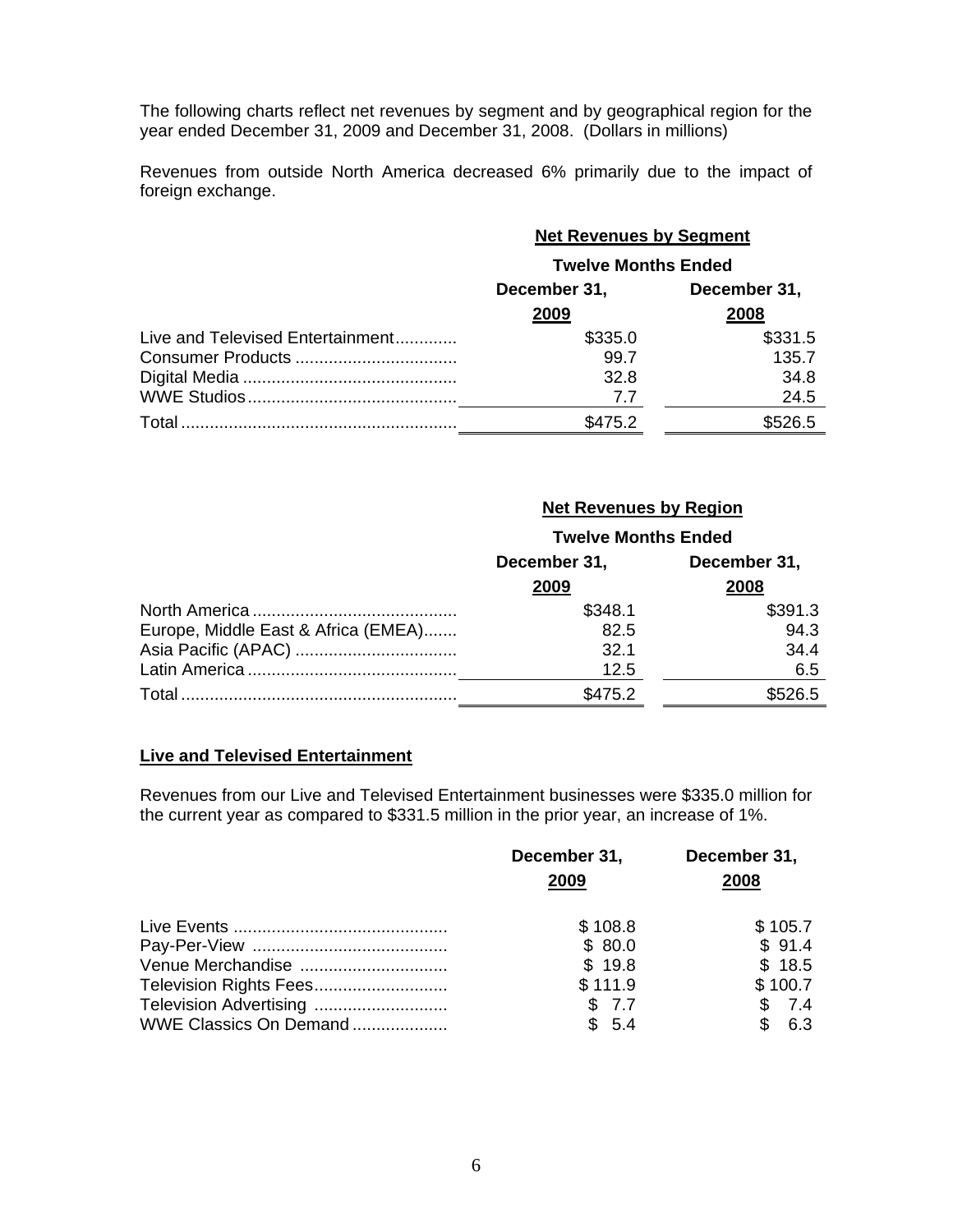## **Consumer Products**

Revenues from our Consumer Products businesses were \$99.7 million versus \$135.7 million in the prior year, a decrease of 27%.

|                     | December 31,<br>2009 | December 31,<br>2008 |
|---------------------|----------------------|----------------------|
|                     | \$39.4               | \$58.5               |
|                     | \$44.7               | \$60.5               |
| Magazine Publishing | \$13.5               | \$15.4               |

#### **Digital Media**

Revenues from our Digital Media related businesses were \$32.8 million as compared to \$34.8 million in the prior year, a decrease of 6%.

|         | December 31,<br>2009 | December 31,<br>2008 |
|---------|----------------------|----------------------|
| WWE.com | \$16.8<br>\$16.0     | \$16.3<br>\$18.5     |

## **WWE Studios**

We recorded revenue of \$7.7 million in the current year related to four of our releases, *See No Evil*, *The Marine*, *The Condemned,* and *Behind Enemy Lines: Colombia* as compared to \$24.5 million in the prior year, which was led by the performance of *The Marine*. During the first quarter of 2009, we released our fourth feature film, *12 Rounds*, as well as a Direct-to-DVD film, *Behind Enemy Lines: Colombia*. In the current quarter, we released another Direct-to-DVD film, *The Marine 2*. As discussed above, we have not recorded revenues for *12 Rounds* or *The Marine 2*.

## **Profit Contribution (Net revenues less cost of revenues)**

Profit contribution increased to \$219.3 million in the current year as compared to \$214.7 million in the prior year, as improved efficiencies more than offset the impact of revenue declines discussed above. Total profit contribution margin increased to approximately 46% as compared to 41% in the prior year, reflecting increased efficiencies in our Live and Televised Entertainment segment.

#### **Selling, general and administrative expenses**

SG&A expenses were \$127.7 million for the current year as compared to \$131.3 million in the prior year, reflecting declines in advertising, legal and professional fees and travel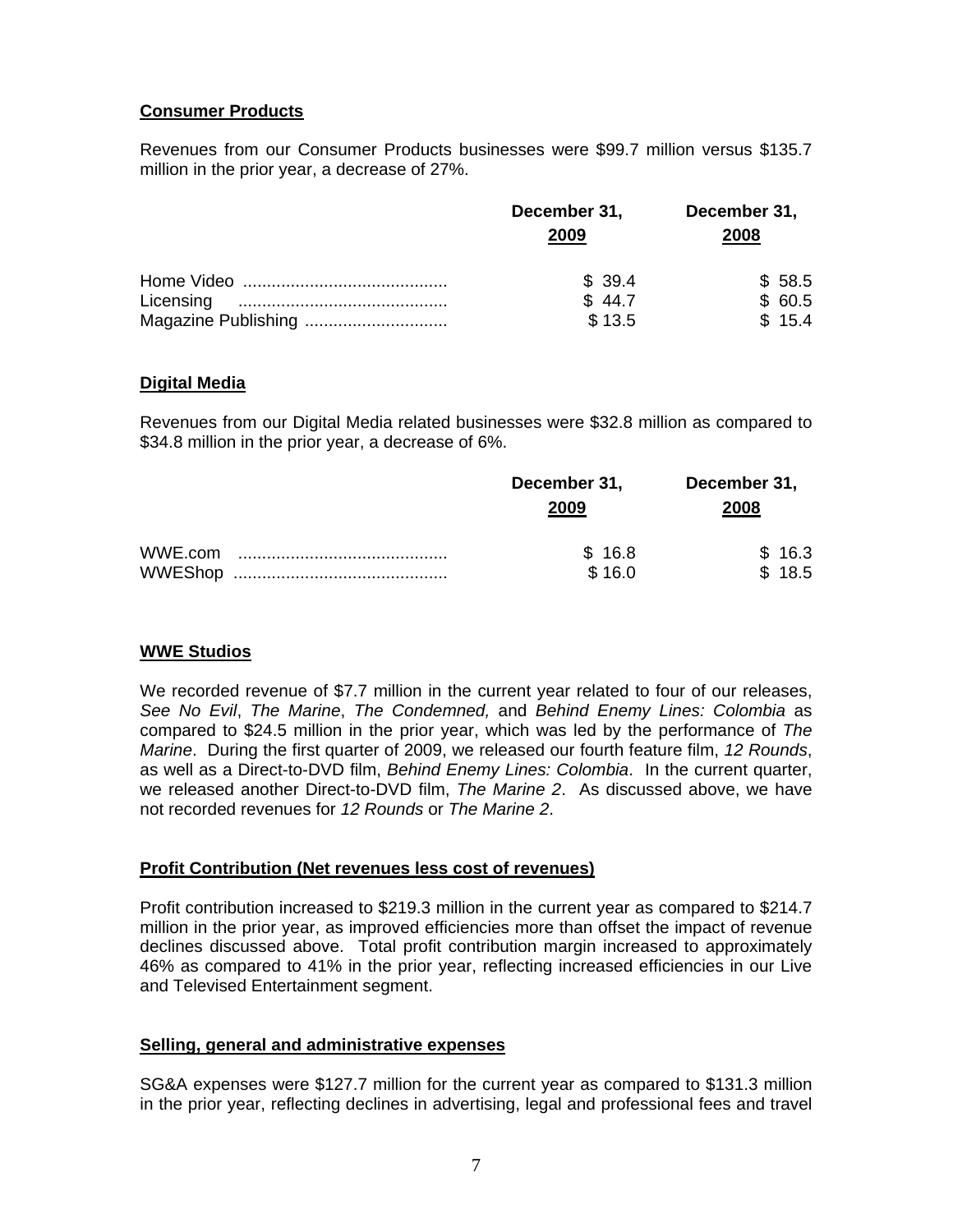expenses, partially offset by increases in accrued management incentive compensation and bad debt reserves primarily associated with the write-down of the receivable due from a prior business partner.

## **EBITDA**

EBITDA for the current year was approximately \$91.6 million as compared to \$83.4 million in the prior year. Excluding items that impact comparability, Adjusted EBITDA increased 13% to \$92.9 million.

## **Investment and Other Income (Expense)**

The \$2.8 million decline in investment income in the current year reflects lower average interest rates. Other expense of \$0.4 million in the current year as compared to \$6.4 million in the prior year includes the revaluation of warrants held in certain licensees and realized foreign exchange gains and losses.

#### **Effective tax rate**

The effective tax rate was 37% in the current year as compared to 35% in the prior year. The prior year rate reflects higher tax-exempt interest income and tax benefits related to previously unrecognized tax positions.

## **Cash Flows**

Net cash provided by operating activities was \$116.4 million for the year ended December 31, 2009 as compared to \$36.2 million in the prior year. The increase was driven by favorable changes in working capital including a \$13.2 million advance from a business partner and an \$11.0 million tax refund. Capital expenditures were \$5.4 million for the current year as compared to \$26.3 million in the prior year, which included an approximate \$9.5 million investment in High Definition broadcasting equipment and \$3.9 million with respect to our planned Media Center initiative.

## **Additional Information**

Additional business metrics are made available to investors on a monthly basis on our corporate website – corporate.wwe.com.

Note: World Wrestling Entertainment, Inc. will host a conference call on February 11, 2010 at 11:00 a.m. ET to discuss the Company's earnings results for the fourth quarter of 2009. All interested parties can access the conference call by dialing 888-647-2706 (conference ID: WWE). Please reserve a line 15 minutes prior to the start time of the conference call. A presentation that will be referenced during the call can be found at the Company web site at corporate.wwe.com. A replay of the call will be available approximately three hours after the conference call concludes, and can be accessed at corporate.wwe.com.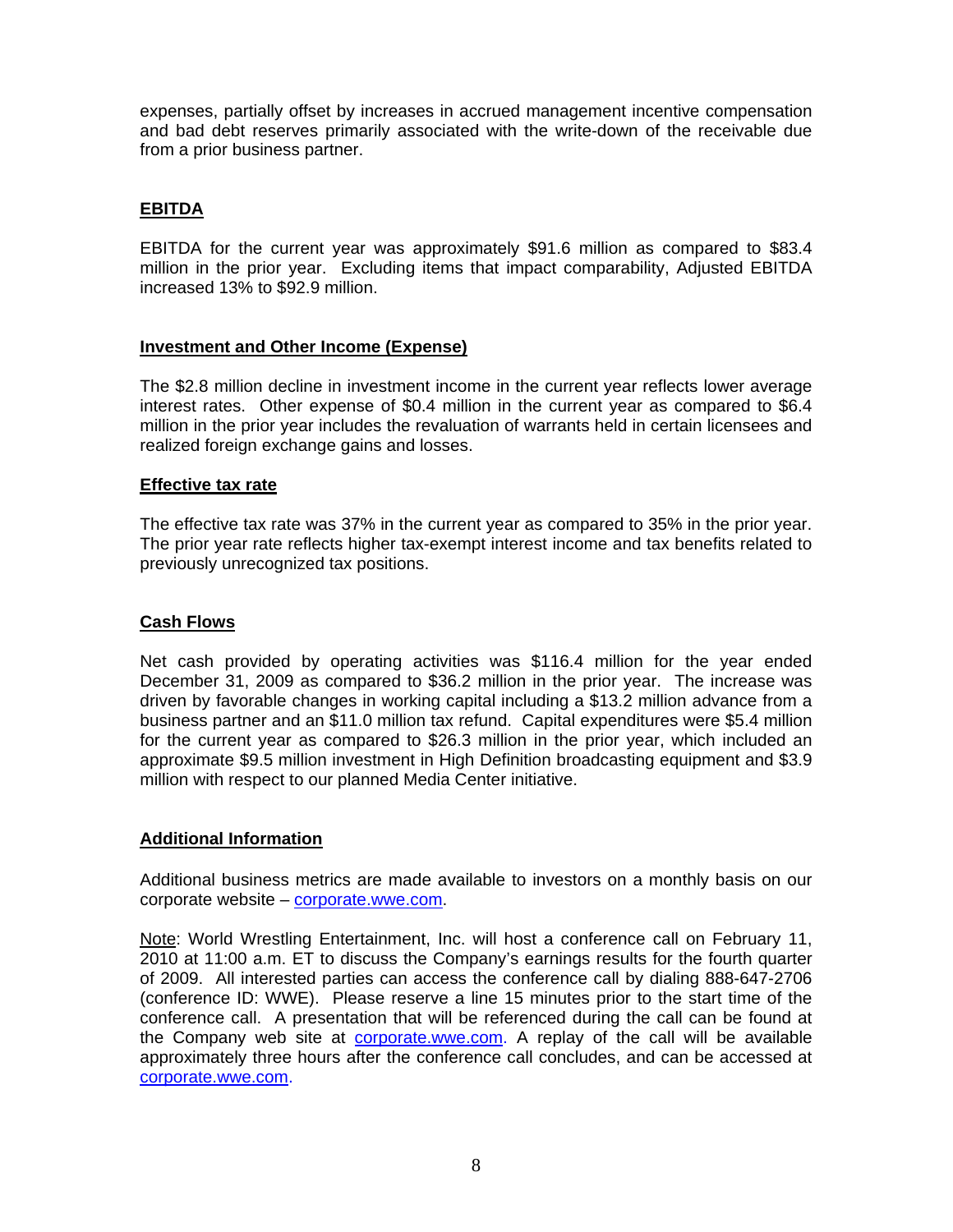World Wrestling Entertainment, Inc., a publicly traded company (NYSE: WWE), is an integrated media organization and recognized leader in global entertainment. The company consists of a portfolio of businesses that create and deliver original content 52 weeks a year to a global audience. WWE is committed to family-friendly, PG content across all of its platforms including television programming, pay-per-view, digital media and publishing. WWE programming is broadcast in more than 145 countries and 30 languages and reaches more than 500 million homes worldwide. The company is headquartered in Stamford, Conn., with offices in New York, Los Angeles, Chicago, London, Shanghai, Tokyo, Toronto and Sydney.

Additional information on World Wrestling Entertainment, Inc. can be found at corporate.wwe.com. If you have additional questions, please contact WWE Investor Relations via e-mail at investor.relations@wwecorp.com.

Trademarks: All WWE programming, talent names, images, likenesses, slogans, wrestling moves, trademarks, copyrights and logos are the exclusive property of World Wrestling Entertainment, Inc. and its subsidiaries. All other trademarks, logos and copyrights are the property of their respective owners.

Forward-Looking Statements: This news release contains forward-looking statements pursuant to the safe harbor provisions of the Securities Litigation Reform Act of 1995, which are subject to various risks and uncertainties. These risks and uncertainties include the conditions of the markets for live events, broadcast television, cable television, pay-per-view, Internet, feature films, entertainment, professional sports, and licensed merchandise; acceptance of the Company's brands, media and merchandise within those markets; uncertainties relating to litigation; risks associated with producing live events both domestically and internationally; uncertainties associated with international markets; risks relating to maintaining and renewing key agreements, including television distribution agreements; and other risks and factors set forth from time to time in Company filings with the Securities and Exchange Commission. Actual results could differ materially from those currently expected or anticipated. In addition to these risks and uncertainties, our dividend is based on a number of factors, including our liquidity and historical and projected cash flow, strategic plan, our financial results and condition, contractual and legal restrictions on the payment of dividends and such other factors as our board of directors may consider relevant.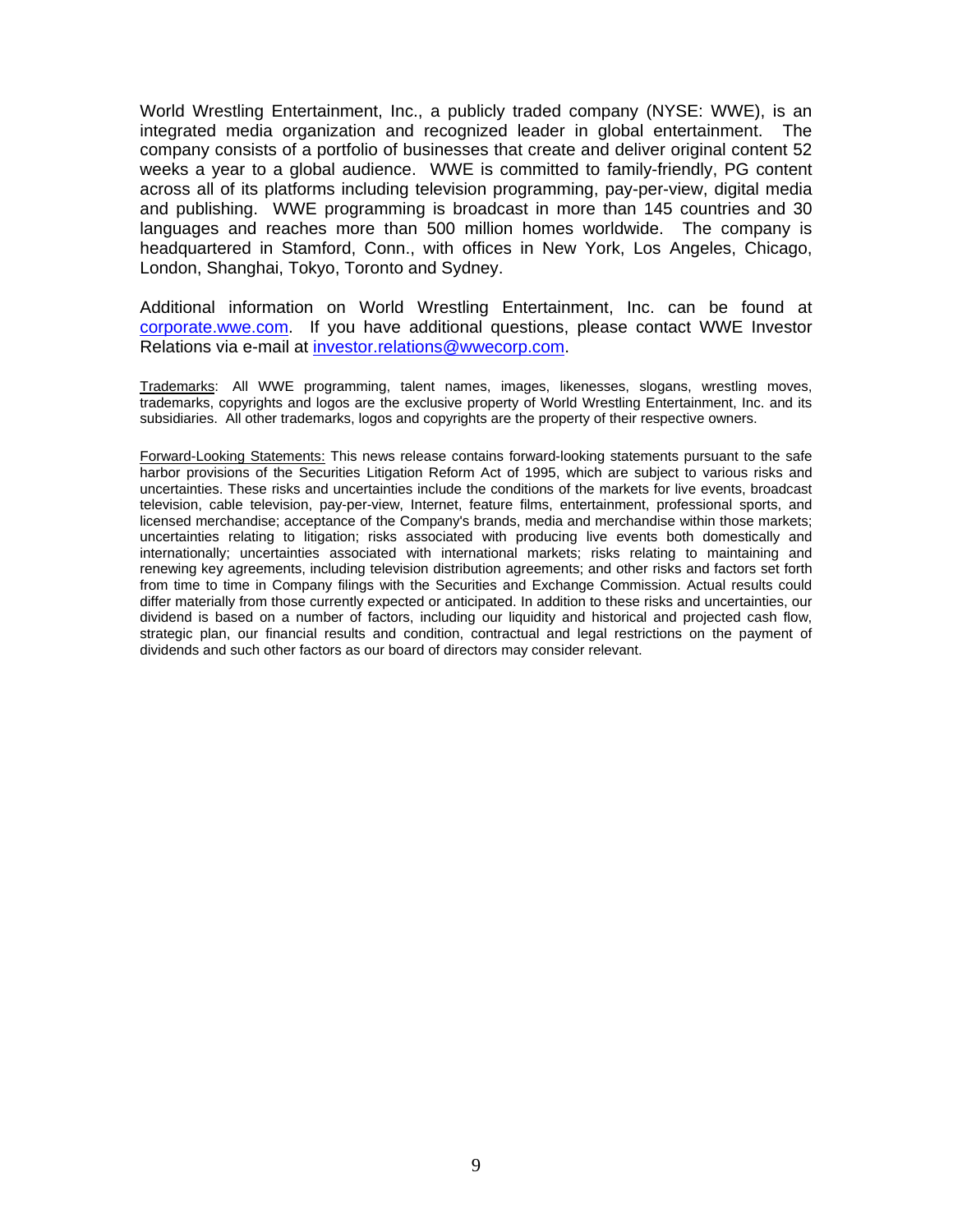#### **World Wrestling Entertainment, Inc. Consolidated Income Statements**

(in thousands, except per share data)

(Unaudited)

|                                        | <b>Three Months Ended</b> |                  | <b>Twelve Months Ended</b> |                  |
|----------------------------------------|---------------------------|------------------|----------------------------|------------------|
|                                        | Dec. 31,<br>2009          | Dec. 31.<br>2008 | Dec. 31,<br>2009           | Dec. 31,<br>2008 |
|                                        |                           |                  |                            |                  |
|                                        |                           | \$125,385        | \$475,161                  | \$526,457        |
|                                        | 63,583                    | 69,129           | 255,847                    | 311,784          |
|                                        | 32,420                    | 29,419           | 127,757                    | 131,303          |
|                                        | 3,470                     | 3,562            | 14,424                     | 13,083           |
|                                        | 17,815                    | 23,275           | 77,133                     | 70,287           |
|                                        | 556                       | 1,361            | 3,051                      | 5,872            |
|                                        | 78                        | 98               | 339                        | 422              |
|                                        | (715)                     | (2,732)          | (415)                      | (6, 381)         |
|                                        | 17,578                    | 21,806           | 79,430                     | 69,356           |
|                                        | 6,410                     | 8,220            | 29,127                     | 23,940           |
|                                        |                           | \$13,586         | \$50,303                   | \$45,416         |
| Earnings per share - basic:            |                           |                  |                            |                  |
|                                        | \$0.15                    | \$<br>0.19       | \$<br>0.68                 | \$<br>0.62       |
| Earnings per share - diluted:          |                           |                  |                            |                  |
|                                        | \$<br>0.15                | 0.18<br>\$       | \$<br>0.68                 | \$<br>0.62       |
| Shares used in per share calculations: |                           |                  |                            |                  |
|                                        | 74,113                    | 73,407           | 73,765                     | 72,889           |
|                                        | 74,523                    | 73,841           | 74,286                     | 73,523           |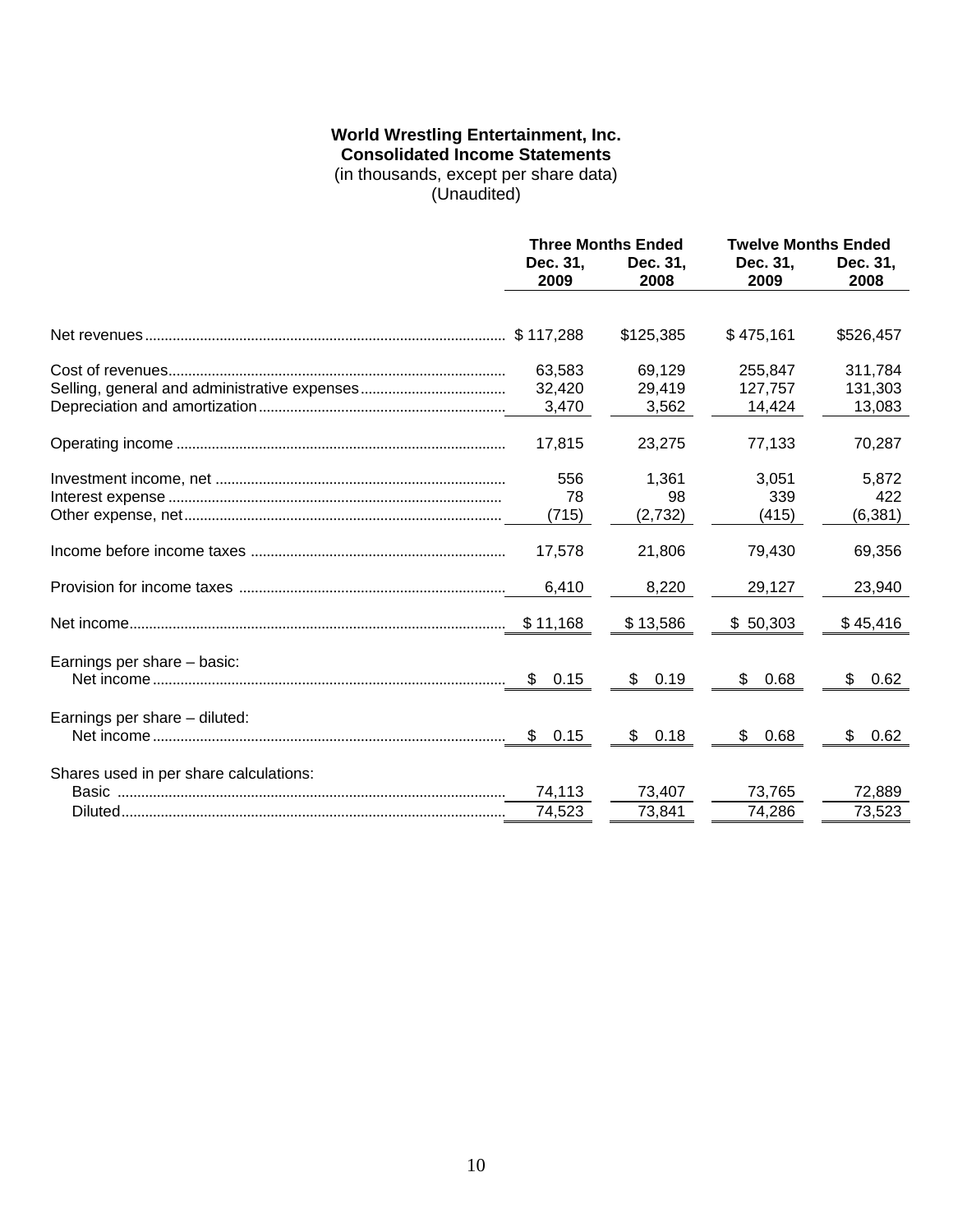## **World Wrestling Entertainment, Inc. Consolidated Balance Sheets**

(dollars in thousands) (Unaudited)

|                                             | As of<br>December 31,<br>2009 | As of<br>December 31,<br>2008 |
|---------------------------------------------|-------------------------------|-------------------------------|
| <b>ASSETS</b>                               |                               |                               |
| <b>CURRENT ASSETS:</b>                      |                               |                               |
|                                             | \$149,784                     | \$119,655                     |
|                                             | 58,440                        | 57,686                        |
|                                             | 62,732                        | 60,133                        |
|                                             | 2,182                         | 4,958                         |
|                                             | 19,329                        | 37,596                        |
|                                             | 292,467                       | 280,028                       |
|                                             | 84,376                        | 92,367                        |
|                                             | 37,053                        | 31,657                        |
|                                             | 22,370                        | 22,299                        |
|                                             | 276                           | 1,184                         |
|                                             | 1,687                         | 1,875                         |
|                                             | \$<br>438,229                 | \$429,410                     |
| <b>LIABILITIES AND STOCKHOLDERS' EQUITY</b> |                               |                               |
| <b>CURRENT LIABILITIES:</b>                 |                               |                               |
|                                             | \$<br>1,082                   | \$<br>1,002                   |
|                                             | 21,281                        | 18,334                        |
|                                             | 35,164                        | 27,121                        |
|                                             | 14,603                        | 11,875                        |
|                                             | 72,130                        | 58,332                        |
| <b>LONG-TERM DEBT</b>                       | 2,790                         | 3,872                         |
| NON-CURRENT TAX LIABILITY                   | 14,760                        | 7,232                         |
| NON-CURRENT DEFERRED INCOME                 | 11,528                        |                               |
| STOCKHOLDERS' EQUITY:                       |                               |                               |
|                                             | 257                           | 252                           |
|                                             | 477                           | 477                           |
|                                             | 326,008                       | 317,105                       |
|                                             | 2,377                         | 1,171                         |
|                                             | 7,902                         | 40,969                        |
|                                             | 337,021                       | 359,974                       |
|                                             | \$<br>438,229                 | \$429,410                     |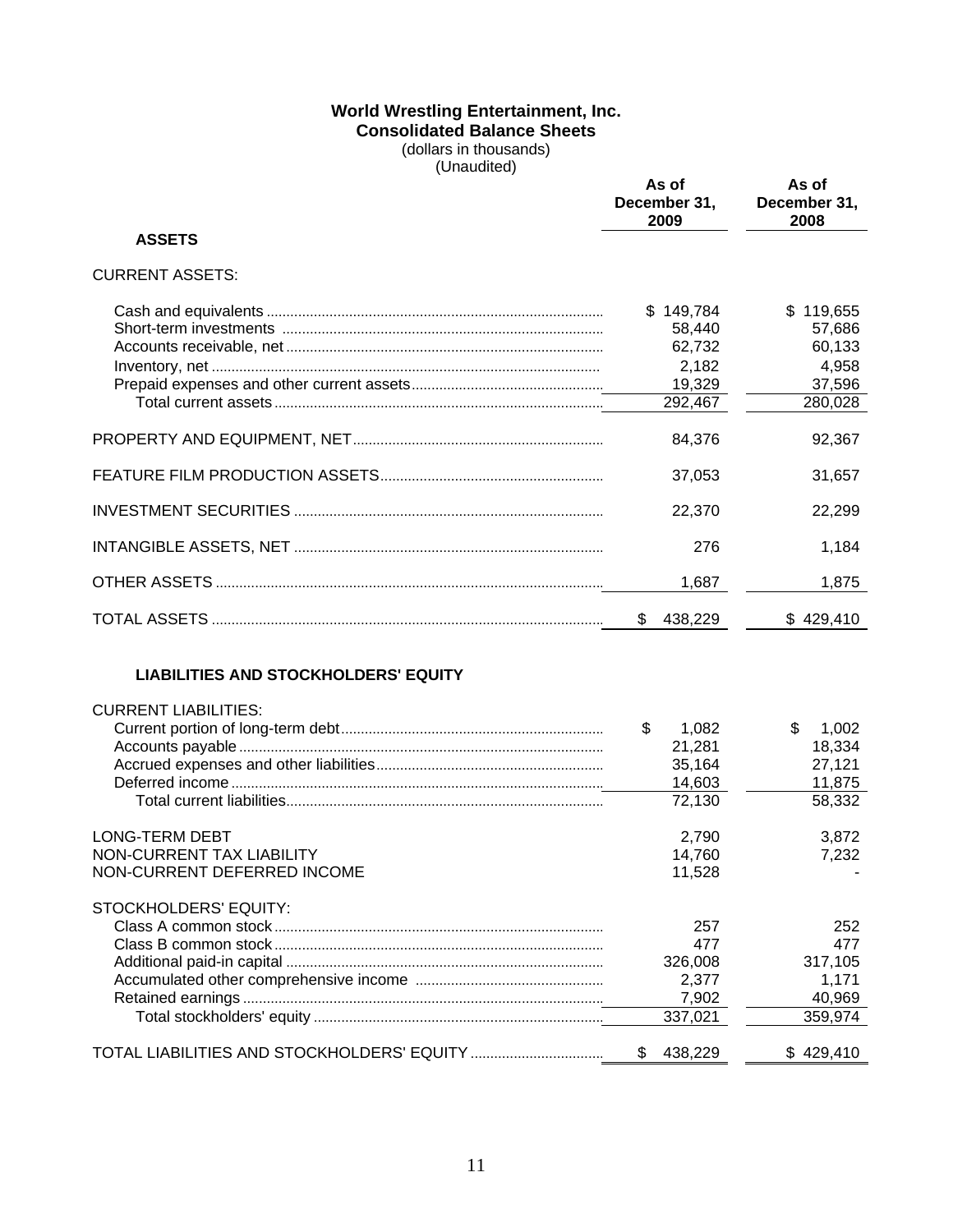#### **World Wrestling Entertainment, Inc. Consolidated Statements of Cash Flows** (dollars in thousands)

(Unaudited)

|                                                              | <b>Twelve Months Ended</b> |                  |
|--------------------------------------------------------------|----------------------------|------------------|
|                                                              | Dec. 31,<br>2009           | Dec. 31,<br>2008 |
| <b>OPERATING ACTIVITIES:</b>                                 |                            |                  |
|                                                              | \$50,303                   | \$45,416         |
| Adjustments to reconcile net income to net cash provided     |                            |                  |
| by operating activities:                                     |                            |                  |
| Amortization/write-off of feature film production assets     | 3,916                      | 15,619           |
|                                                              | 1,050                      | 3,031            |
|                                                              | 14,424                     | 13,083           |
|                                                              | (1,022)                    | 233              |
|                                                              | 952                        | 657              |
|                                                              | 7,389                      | 7,956            |
|                                                              | 8,558                      | 2,521            |
|                                                              | 1,991                      | 2,679            |
| Reimbursement of operating expenses by principal shareholder |                            | 1,950            |
|                                                              | 672                        | 6,605            |
| Excess tax benefits from stock-based payment arrangements    | (133)                      | (1,081)          |
| Changes in assets and liabilities:                           |                            |                  |
|                                                              | (11, 158)                  | (6,983)          |
|                                                              | 785                        | (2,920)          |
|                                                              | 18,864                     | (7, 402)         |
|                                                              | (9,942)                    | (25, 524)        |
|                                                              | 2,948                      | (3,617)          |
|                                                              | 12,081                     | (11,261)         |
|                                                              | 14,729                     | (4, 719)         |
|                                                              | 116,407                    | 36,243           |
| <b>INVESTING ACTIVITIES:</b>                                 |                            |                  |
|                                                              | (5,405)                    | (26, 296)        |
|                                                              | (120)                      | (265)            |
|                                                              | (54, 593)                  | (119, 495)       |
| Proceeds from sales or maturities of investment securities   | 53,687                     | 167,796          |
| Net cash (used in) provided by investing activities          | (6, 431)                   | 21,740           |
| <b>FINANCING ACTIVITIES:</b>                                 |                            |                  |
|                                                              | (1,002)                    | (927)            |
|                                                              | (82, 267)                  | (81, 397)        |
| Issuance of stock, net                                       | 949                        | 842              |
|                                                              | 2,340                      | 6,268            |
| Excess tax benefits from stock-based payment arrangements    | 133                        | 1,081            |
|                                                              | (79, 847)                  | (74, 133)        |
| NET INCREASE (DECREASE) IN CASH AND EQUIVALENTS              | 30,129                     | (16, 150)        |
| CASH AND EQUIVALENTS, BEGINNING OF PERIOD                    | 119,655                    | 135,805          |
|                                                              | \$149,784                  | \$119,655        |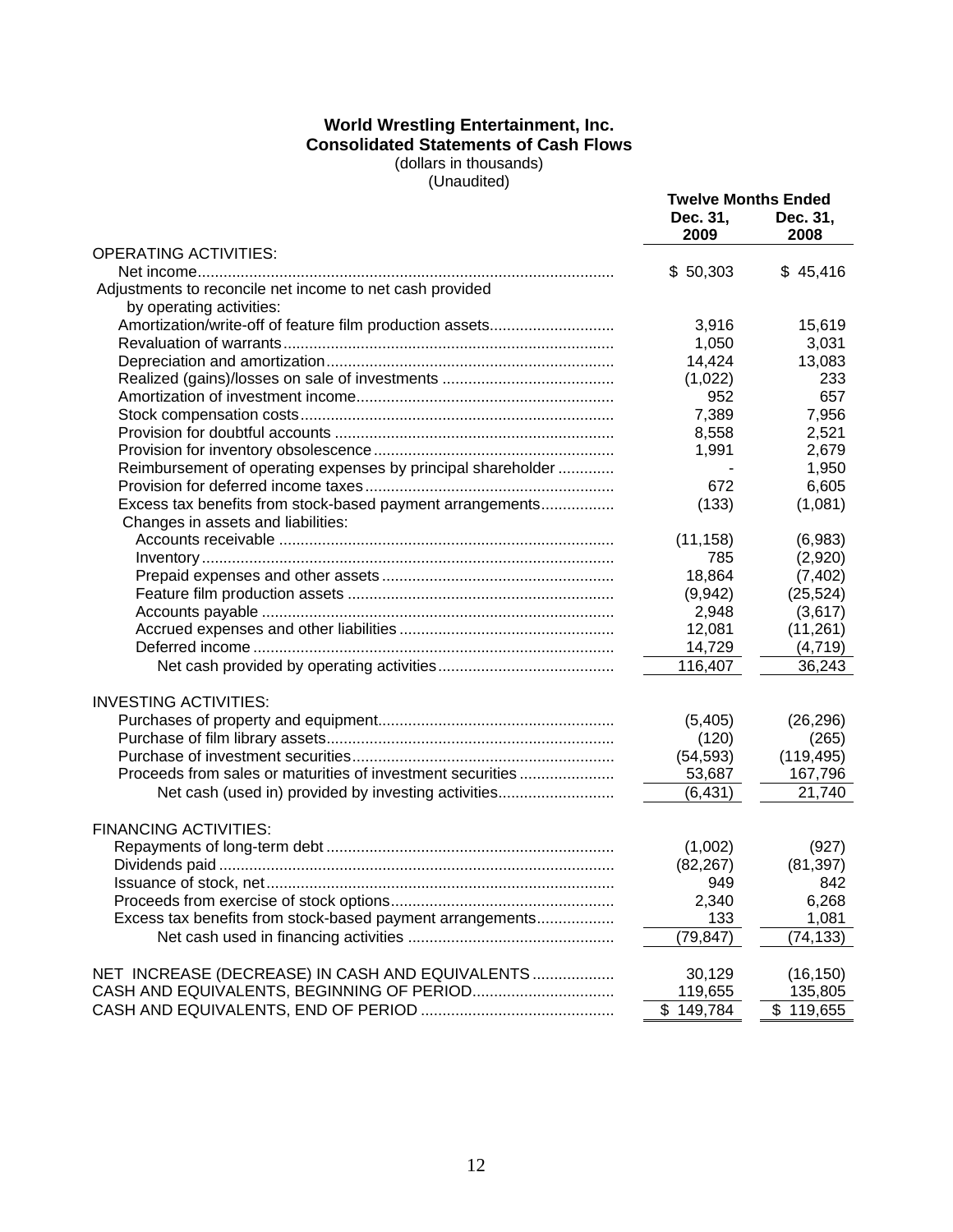#### **World Wrestling Entertainment, Inc. Supplemental Information – EBITDA**

(dollars in thousands)

(Unaudited)

|                                             | <b>Three Months Ended</b> |                  | <b>Twelve Months Ended</b> |                  |
|---------------------------------------------|---------------------------|------------------|----------------------------|------------------|
|                                             | Dec. 31,<br>2009          | Dec. 31,<br>2008 | Dec. 31,<br>2009           | Dec. 31,<br>2008 |
|                                             | \$11,168                  | \$.<br>13,586    | 50.303<br>SS.              | \$45,416         |
|                                             | 6,410                     | 8,220            | 29.127                     | 23,940           |
| Investment, interest and other expense, net | (237)                     | (1, 469)         | 2,297                      | (931)            |
|                                             | 3,470                     | 3,562            | 14.424                     | 13,083           |
| EBITDA                                      | \$21,285                  | \$26,837         | \$91,557                   | \$83,370         |

#### Non-GAAP Measure:

EBITDA is defined as net income before investment, interest and other (income) expense, income taxes, depreciation and amortization. The Company's definition of EBITDA does not adjust its U.S. GAAP basis earnings for the amortization of Feature Film production assets. Although it is not a recognized measure of performance under U.S. GAAP, EBITDA is presented because it is a widely accepted financial indicator of a company's performance. The Company uses EBITDA to measure its own performance and to set goals for operating managers. EBITDA should not be considered as an alternative to net income, cash flows from operations or any other indicator of World Wrestling Entertainment Inc.'s performance or liquidity, determined in accordance with U.S. GAAP.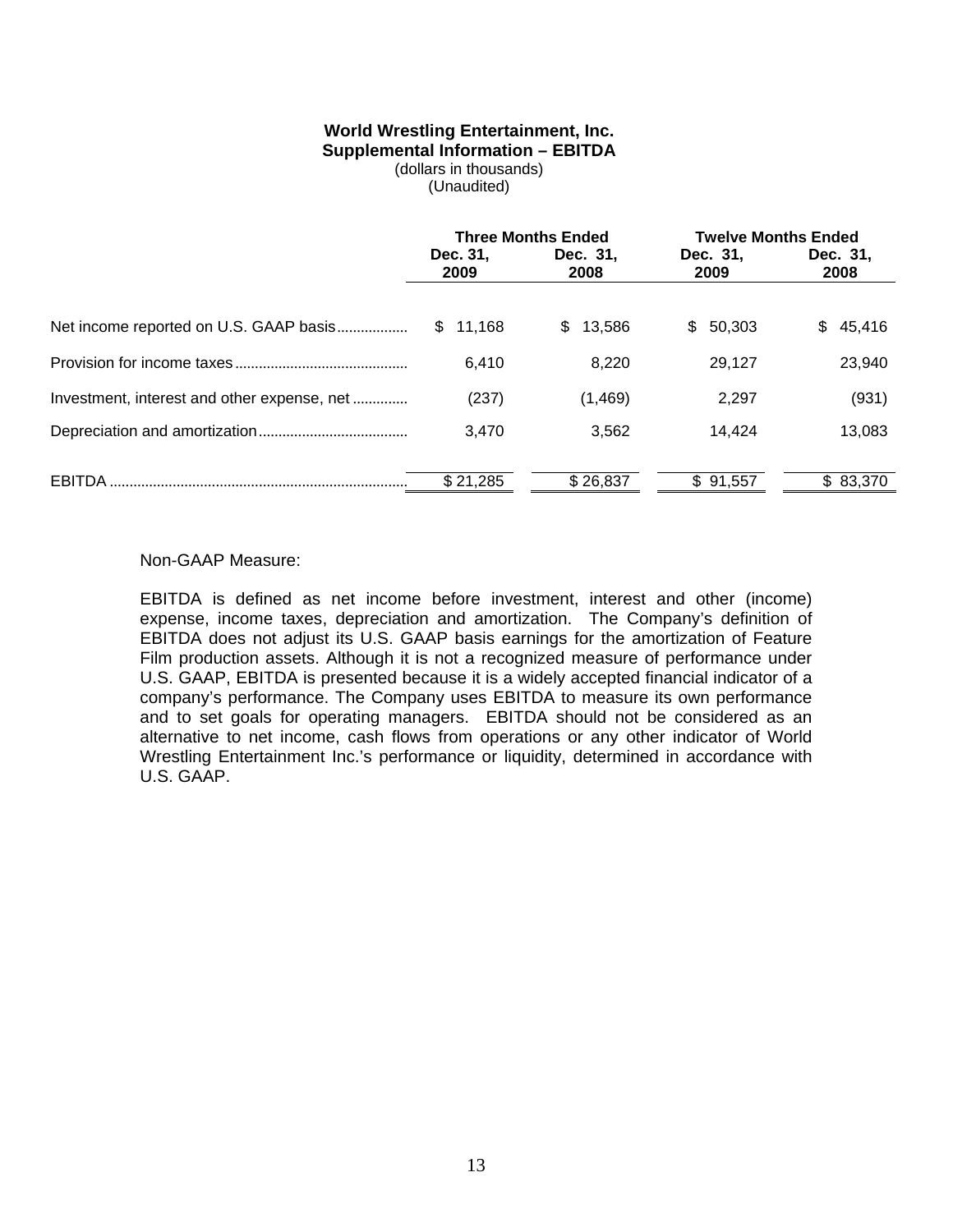#### **World Wrestling Entertainment, Inc. Supplemental Information – Schedule of Adjustments**  (dollars in millions)

(Unaudited)

|                                              | Dec. 31,             | <b>Three Months Ended</b><br>Dec. 31, | <b>Twelve Months Ended</b><br>Dec. 31,<br>Dec. 31, |                                  |  |  |  |
|----------------------------------------------|----------------------|---------------------------------------|----------------------------------------------------|----------------------------------|--|--|--|
|                                              | 2009                 | 2008                                  | 2009                                               | 2008                             |  |  |  |
|                                              | 53.7<br>\$           | 56.3<br>\$                            | 219.3<br>\$                                        | 214.7<br>\$                      |  |  |  |
| Adjustments (Added back):                    |                      |                                       |                                                    |                                  |  |  |  |
|                                              | (3.6)                |                                       | (5.0)                                              |                                  |  |  |  |
| Recognition of advance from a book publisher |                      | (6.4)                                 |                                                    | (6.4)                            |  |  |  |
|                                              |                      |                                       |                                                    | 1.9                              |  |  |  |
|                                              | \$<br>50.1           | \$<br>49.9                            | \$214.3                                            | 210.2                            |  |  |  |
| Selling, general and administrative expenses | 32.4                 | 29.4                                  | 127.7                                              | 131.3                            |  |  |  |
| Adjustments (Added back):                    |                      |                                       |                                                    |                                  |  |  |  |
|                                              | 2.2                  |                                       | 3.3                                                |                                  |  |  |  |
| Bad debt reserves for prior business partner | (6.4)                |                                       | (7.4)                                              |                                  |  |  |  |
| McMahon's Million Dollar Mania - marketing   |                      |                                       | (2.2)                                              |                                  |  |  |  |
|                                              |                      |                                       |                                                    | (3.5)                            |  |  |  |
| Adjusted Selling, general and administrative |                      |                                       |                                                    |                                  |  |  |  |
|                                              | 28.2<br>\$           | \$<br>29.4                            | 121.4<br>\$                                        | 127.8<br>S.                      |  |  |  |
|                                              | 3.5                  | 3.6                                   | 14.5                                               | 13.1                             |  |  |  |
|                                              | \$<br>17.8           | \$<br>23.3                            | \$<br>77.1                                         | \$70.3                           |  |  |  |
|                                              | 18.4<br>\$           | 16.9<br>\$                            | \$78.4                                             | \$<br>69.3                       |  |  |  |
| Depreciation and amortization (Added back)   | 3.5                  | 3.6                                   | 14.5                                               | 13.1                             |  |  |  |
|                                              | $\overline{\$}$ 21.3 | $\overline{\mathbb{S}}$<br>26.8       | $\overline{\mathbb{S}}$<br>91.6                    | $\overline{\mathcal{E}}$<br>83.4 |  |  |  |
|                                              | 21.9<br>\$           | \$20.5                                | 92.9<br>\$                                         | 82.4<br>\$                       |  |  |  |

Non-GAAP Measure:

**Adjusted Profit Contribution, Adjusted Selling, general and administrative expenses, Adjusted Operating Income and Adjusted EBITDA** exclude certain unusual items, which otherwise would impair the comparability of results between periods. Such items include restructuring expenses, film impairments, incremental (income)/expense as listed above and described elsewhere in this release. These should not be considered as an alternative to net income, cash flows from operations or any other indicator of World Wrestling Entertainment Inc.'s performance or liquidity, determined in accordance with U.S. GAAP.